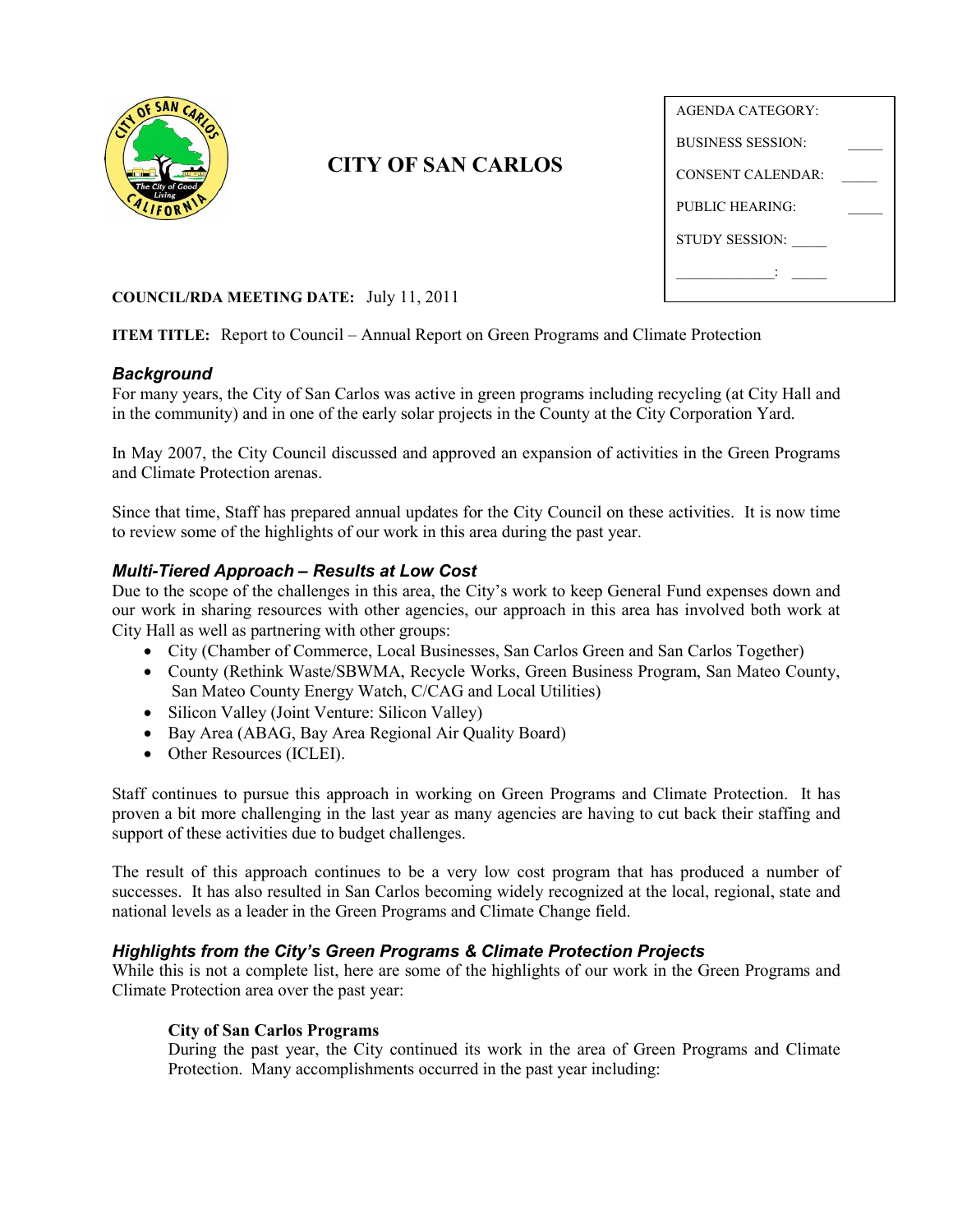- Information to the community through the Green Section of City Web Site
- Received approval for a "Small Cities" American Recovery & Rehabilitation Act (ARRA) Energy Efficiency Block Grant for San Carlos (\$147,000)
- Completed work on a local Energy Efficiency scope of work and proposal with San Mateo County Energy Watch
- Continued success in implementing the City's new Construction & Demolition (C&D) Recycling Ordinance
- Continued to meet and exceed the State recycling requirements under AB 939 and SB 1018
- Approval of a Mandatory Commercial Recycling Ordinance for San Carlos
- Work in rolling out new Solid Waste collection and recycling services
- Initial work on the Sustainable Communities Strategy (SCS) pursuant to SB 375 requirements with ABAG, MTC and C/CAG
- Creek Cleanup & Material Pick Up Days (September 2010)
- Began implementation work on the City's Climate Action Plan (CAP) that is linked to the General Plan 2030
- San Carlos participated in a Second Statewide Webinar with Cal Recycle on Mandatory Commercial and Multi-Family Recycling Ordinances with over 100 participants in cities from California in attendance. (This was a follow-up to an earlier statewide webinar that also featured materials and lessons learned from San Carlos).
- The City's Green Building Ordinance that was coordinated with the State "CalGreen" Ordinance went in to effect on January  $1<sup>st</sup>$ . The San Carlos Green Building Ordinance has been used as a model by other area cities.
- Exploration of a EOW (Every Other Week) Garbage Collection Pilot in San Carlos
- Monthly Composting Workshops with Recycle Works  $\&$  San Carlos Green Continue
- Work with Countywide, Regional and Local Programs

### **San Carlos Climate Action Plan**

Last year, the City Council adopted a Climate Action Plan (CAP) for San Carlos that was integrated into the General Plan. It identifies and analyzes 23 measures that will enable San Carlos to attain its reduction goal in the areas of energy use, transportation and land use, and solid waste reduction between now and 2030.

- These measures will enable San Carlos to achieve its greenhouse gas emission reduction targets of a 15% reduction by 2020 and a 35% reduction by 2035, compared to 2005 levels.
- High interest in the San Carlos CAP as a model has led to inquiries and information on the plan being presented to groups including city and county officials around the Bay Area and the State.
- State Officials have cited the City of San Carlos CAP as a model for how such plans "should be done"
- This year, work continues on measures and programs mentioned in the CAP including the implementation of the San Carlos Green Building Code and increases in recycling through the new Single Stream Recycling services from Recology San Mateo County and South Bay Recycling
- Greenhouse Gas (GHG) Inventory Updates Staff is working with the Silicon Valley Climate Protection Task Force and Recycle Works on methodology for the GHG inventory updates as part of our work on the City's Climate Action Plan.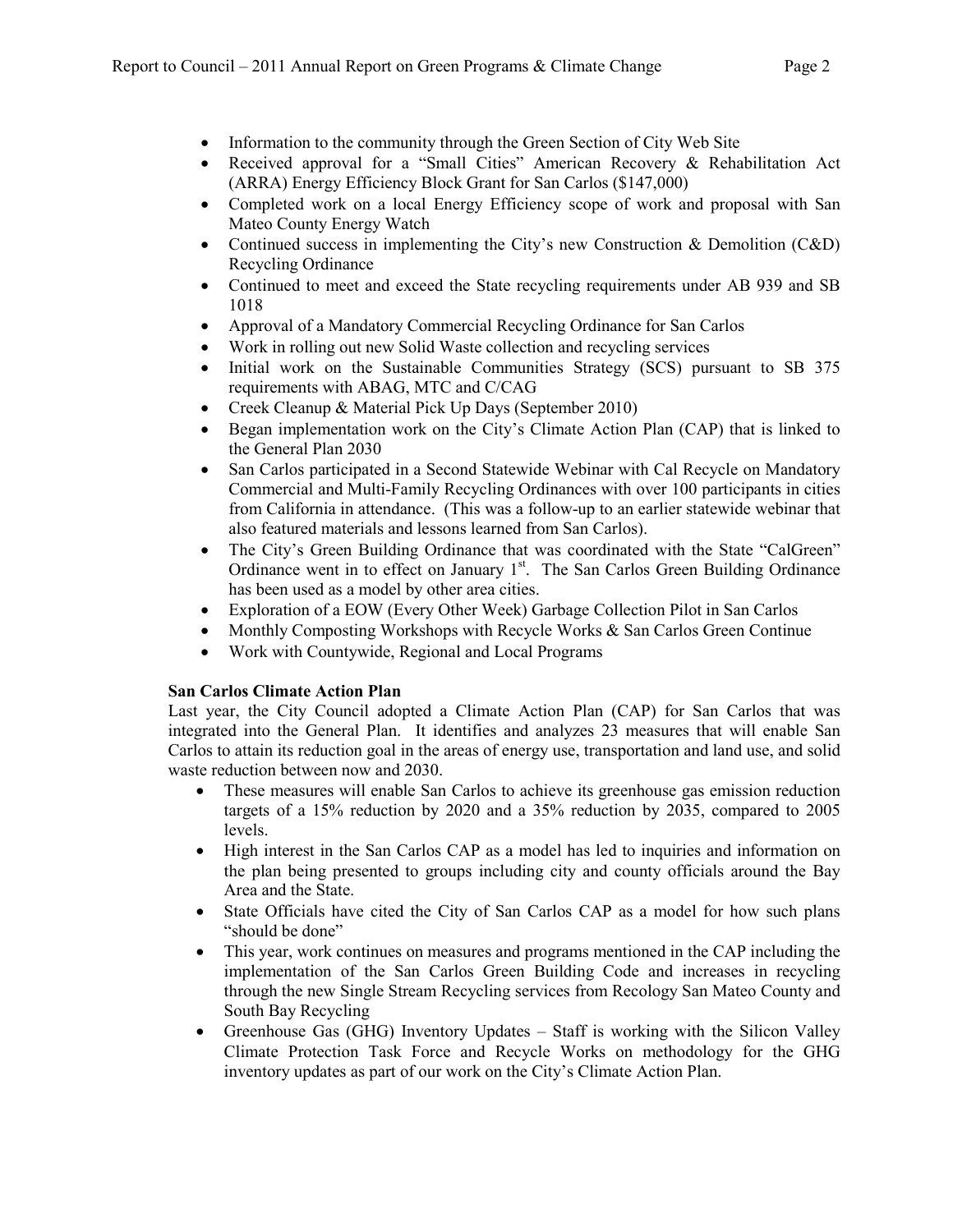## **Rethink Waste**

The City works on Solid Waste (Garbage and Recycling) programs as well as operation of the Shoreway Transfer Station and Recyclery in San Carlos with Rethink Waste and the two franchised service providers – Recology San Mateo County (Solid Waste Collection) and South Bay Recycling (Operation of Transfer Station & Recyclery). Accomplishments:

- Launch of new Single Stream Recycling and Weekly Recycling services on Jan  $3<sup>rd</sup>$
- New services have resulted in significant increases in recycling and reductions in garbage. Rethink Waste wide numbers are twice the expected level of improvement
- New operator at Shoreway Transfer Station and Recyclery has shown reduced costs compared to previous operator
- New Single Stream Facility went on-line in April (test mode) and is now in full operation
- Green Team Block Leaders program 24 resident volunteers in San Carlos helped spread the word about the new services
- Continued success of Cell Phone & Battery Recycling Started in San Carlos
- Weekly Food Scraps & Yard Clippings Program (Feed the Pail, Feed the Planet) in San Carlos continues to show increases in materials collected.
- One of 4 Rethink Waste agencies to pilot Door-to-Door Household Hazardous Waste, Universal Waste and eScrap Program for Single Family and Multi-Family Residential.
- Mandatory Commercial and Multi-Family Recycling Program started last summer in San Carlos to Sync with Recycling Blitz and New Solid Waste Services Rollout. Have seen impressive results from some San Carlos businesses.
- Recology San Mateo's "Recycling Blitz" for Commercial & Multi-Family Residential Accounts in San Carlos helped local businesses improve their recycling
- Green Design Features in New Shoreway Center exploring LEED Silver Certification

### **Countywide Programs - Energy Watch, Recycle Works & C/CAG**

San Carlos continues to work with and benefit from several countywide programs. This includes work in the green programs area by San Mateo County Energy Watch, Recycle Works and C/CAG. Some key projects in this area include:

- Completion of a proposal to perform energy efficiency work at City Building as part of the City's EECBG Energy Grant under the ARRA program (Energy Watch)
- Referral of several Bay Area Green Business Program applicants in San Carlos to energy efficiency firms to help with efforts to modernize, save energy and cut operating costs and meet the program requirements (Energy Watch)
- Developing the Energy Upgrade California program and other energy efficiency programs for residents in San Carlos and the balance of the County. Energy Upgrade California will provide energy efficiency loans up to \$4,000 per household to encourage energy saving work in residential home (San Mateo County)
- Work on a strategy for the upcoming Greenhouse Gas Inventory Updates for the year 2010 energy usage for city operations and community wide (Recycle Works and C/CAG)
- Continued successful partnership on the Green Business Program (Recycle Works)
- Plans to provide a countywide approach to tracking and reporting vehicle miles traveled and transportation impacts for city Climate Action Plans (C/CAG)
- Monthly compost workshops for residents in San Carlos (Recycle Works)
- Green Corps intern assistance available to cities to enhance local programs (Recycle Works)
- Exploring technical assistance and joint studies on potential plastic bag plans (C/CAG)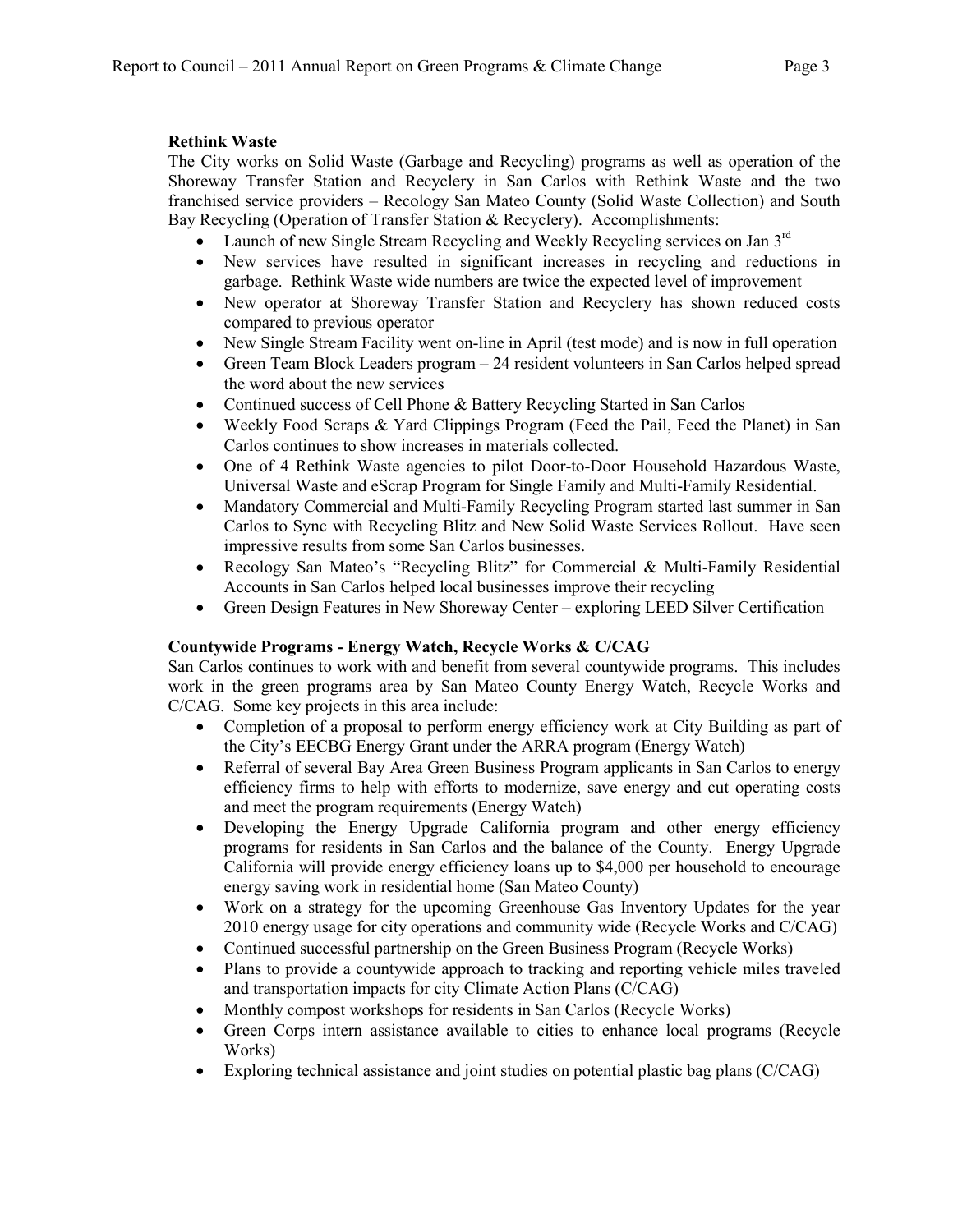#### **San Mateo County Green Business Program (San Carlos Businesses)**

County Assessor, Clerk & Registrar of Voters Mark Church and San Mateo County Recycle Works brought the Bay Area Green Business Program to San Carlos in the summer of 2007. The program requires local businesses to go through a rigorous 11 page self-assessment process. It insures that the business is using Green Practices and conserving water and electricity and is performing business recycling. Since the start of the program:

- 31 San Carlos firms have earned Bay Area Green Business status. San Carlos has more Bay Area Green Businesses than any City in the County
- Many more San Carlos firms have applied for Bay Area Green Business certification
- The program has also enabled local firms to reduce their energy, water and solid waste bills thereby improving their profitability
- Under development is a way to calculate the Carbon Footprint reduction the program is having by business and by City. This will complement the need for such measures in each City's Climate Action Plan.
- In the last year, the cost to operate the program was reduced by using a Green Corps intern.
- The program may not continue forward in the new fiscal year. Staff is working with the County, C/CAG and other groups to explore options for program operation in the new fiscal year.

### **Joint Venture: Silicon Valley Climate Protection Initiative**

Joint Venture: Silicon Valley's Climate Protection Initiative for all 42 cities and counties in Silicon Valley continues to be a valuable resource. The Assistant City Manager is a member of the program's Executive Committee. Accomplishments:

- Exploring Countywide Climate Protection Initiatives including an upcoming partnership with C/CAG and Recycle Works in San Mateo County
- Completed a Model Solar Power Purchase Agreement (PPAs) for City and County Buildings. This program is being explored for City buildings in San Carlos.
- Exploring development of a model procurement for Solar with one or more Energy Services Companies. An alternative to the PPA model for Solar.
- Developing options for Greenhouse Gas Inventory updates in cooperation with C/CAG and Recycle Works
- Vehicles for Regional Collaborative Purchasing, including [Public Environmentally](http://sv-pepps.org/node/1) [Preferable Procurement System \(SV-PEPPS\), P](http://sv-pepps.org/node/1)G&E and other programs
- Additional tutorials and workshops on Energy Efficiency, Solar Power, Clean Technologies & Green Building Codes
- Exploring region wide outreach to businesses and residents in the Climate Protection area with local and state agencies
- Updates on Climate Change legislation and regulations affecting cities including AB 32 and SB 375 implementation with support from the League of California Cities and CSAC

#### **Chamber of Commerce & San Carlos Business Community**

The Chamber of Commerce formed a Green Business Committee that has met regularly and continues to develop green programs for local businesses. Accomplishments:

- Monthly "Green Scene" column in the Chamber of Commerce newsletter providing Green news and tips to the San Carlos business community
- Spotlighting San Carlos Businesses with Green Practices in the Chamber Newsletter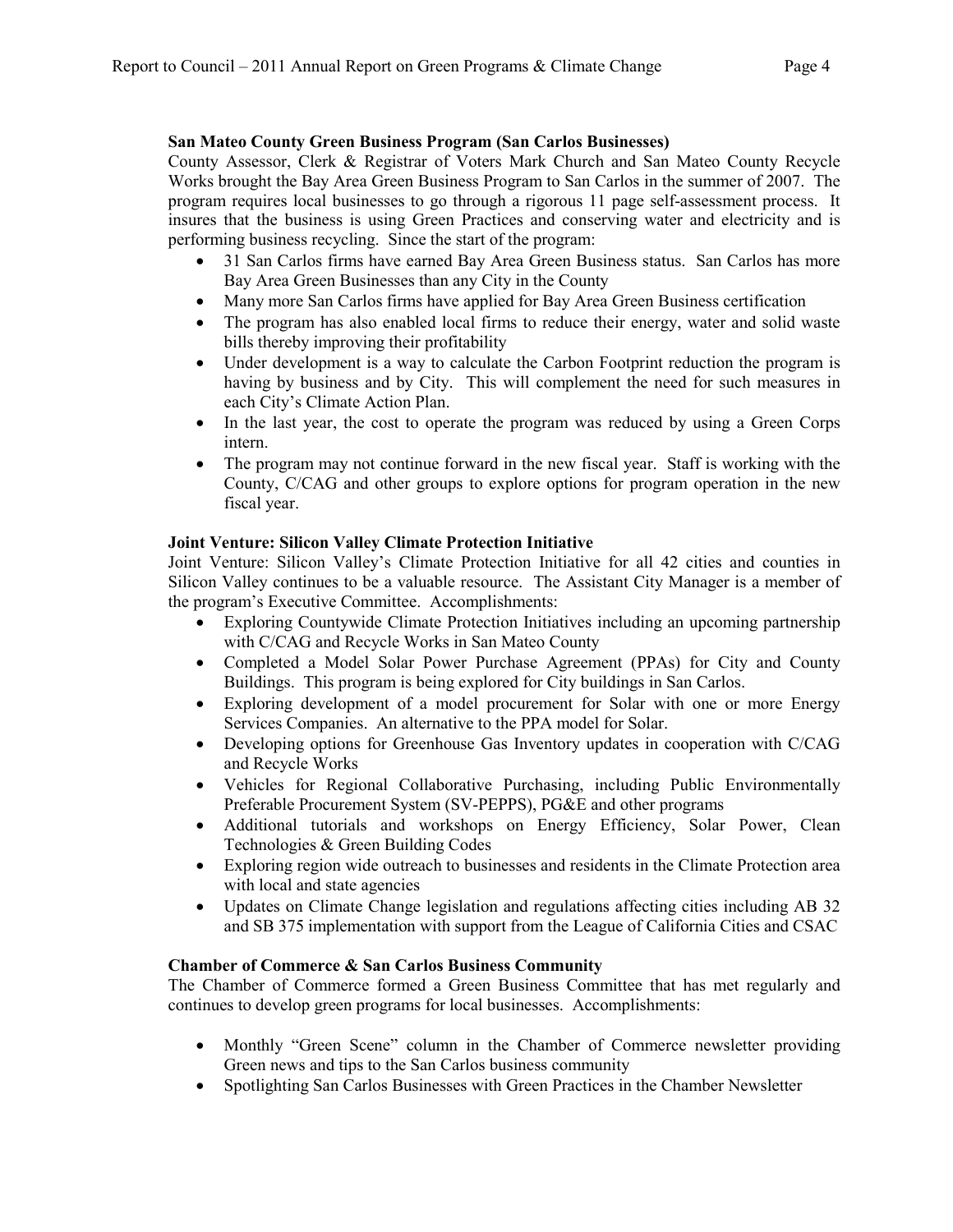- Continued the Green Business of the Year Awards at the Annual Chamber Dinner
	- o **Black Mountain Properties** Chamber Green Business of the Year (large)
	- o **Gina Vallee, State Farm Insurance Agent**  Chamber Green Business of the Year (small)
- Working with the Youth Advisory Council (YAC) and Local Businesses on a Voluntary Program to promote Reusable Bags at local businesses in San Carlos

### **San Carlos Green (Community Non-Profit Group - San Carlos Residents)**

San Carlos Green is a community based non-profit group. They are leading a group of San Carlos resident volunteers focused on green activities in the community. Key Programs include:

- Continued to hold Community Work Days at Vista Park with Parks and Recreation Department & local residents
- Brought the Drive Less Challenge to San Carlos in April on Earth Day a friendly competition for schools and residents from Burlingame to Cupertino to encourage alternatives to vehicle travel
- Working to promote the Energy Upgrade California program in San Carlos this program will provide energy efficiency loans up to \$4,000 per household to encourage energy saving work in residential homes.
- Hosted Community booths and outreach on Green Programs and Climate Protection at local events including Hometown Days and Art & Wine Faire
- Continued the monthly Community Bike Buddies bike riding program

### *Planned for the New Fiscal Year*

Many of the programs and items mentioned earlier are ongoing efforts that will be continuing in the year ahead. Here are some highlights of what's in store in the coming fiscal year:

- LED Street Light Replacement using ARRA grant funds, this project is scheduled to start up in the next couple of months
- City Building Energy Efficiency the balance of ARRA grant funds will be used for this project. It will reduce energy usage at key City buildings.
- Shoreway Environmental Center Dedication the dedication event is scheduled for late September. The new center in San Carlos features a host of green features and an education component for schools, residents and businesses.
- Commercial Recycling Staff is working with Recology on recognition of San Carlos firms that are doing strong work in this area as well as a focus on firms that need attention.
- Compost and eShred Events Staff is working with Recology on holding compost give away and eShred events for San Carlos residents this fall.
- EOW (Every Other Week) Garbage Collection Pilot Staff will continue to work with Rethink Waste, EPA and other agencies on the feasibility of a pilot to test this concept in San Carlos.
- Solar Energy at City Buildings Staff plans to explore opportunities to use the Power Purchase Agreements and Energy Service Company options for solar energy with Joint Venture: Silicon Valley

### *Conclusion*

San Carlos has accomplished quite a bit in the Green Programs and Climate Protection area in the last four years. The result has been significant progress towards the Council's direction and the community's desire that we pursue a greener future for San Carlos. Staff looks forward to working with residents, businesses and the partners mentioned in this report to continue to progress in this area.